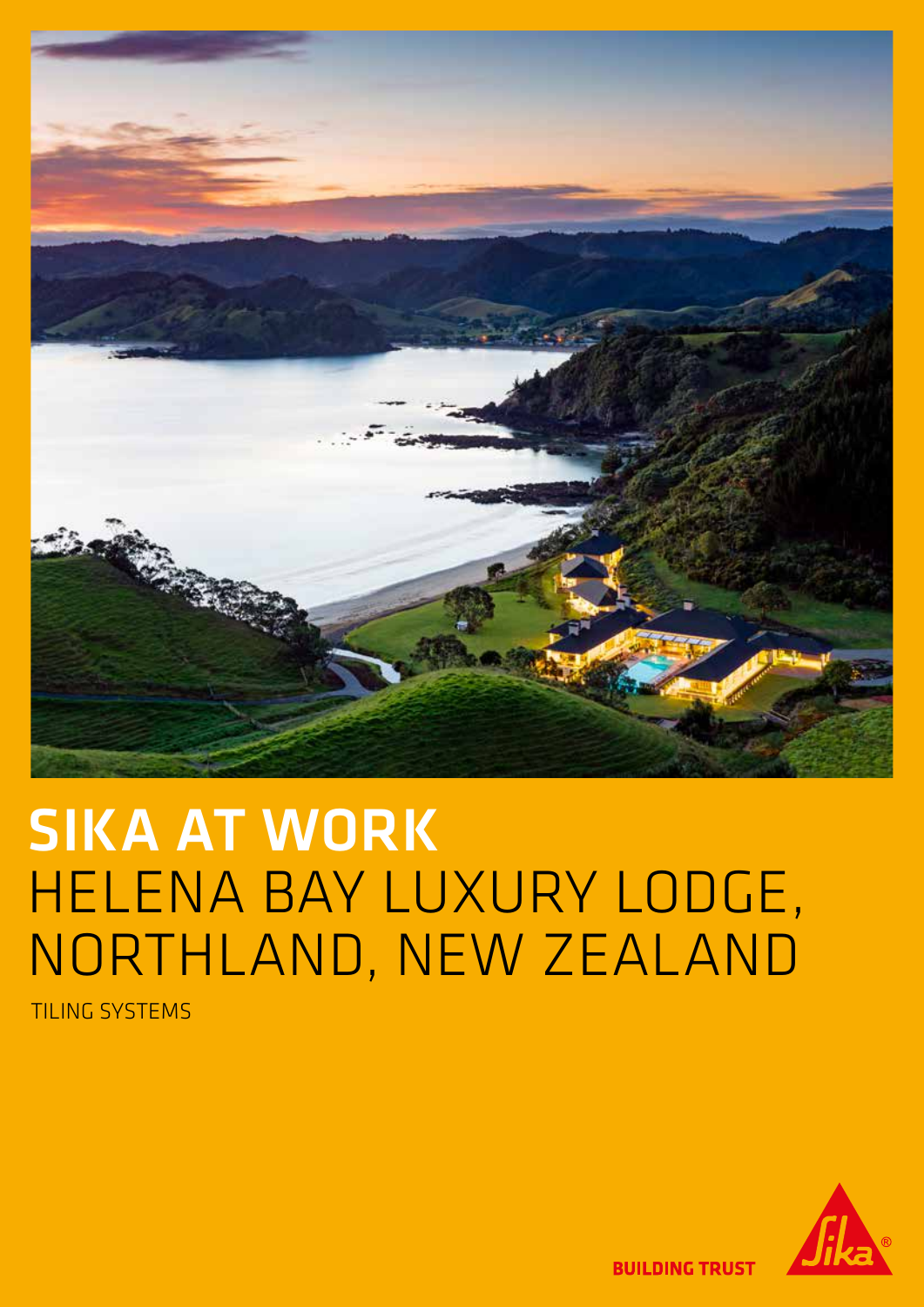## HELENA BAY LUXURY LODGE, NORTHLAND, NEW ZEALAND





#### PROJECT DESCRIPTION

Helena Bay Lodge is located on one of the most beautiful sections of New Zealand's Northland coastline. A magnificent luxury destination, it cost \$65 million to complete.

When the Lodge opened in November 2016, it was named the best new luxury hotel in the world. It has just five suites, accommodating no more than ten guests in total. For more details and photos of this world class property, visit Helenabay.com

#### PROJECT REQUIREMENTS

Sika was originally invited to provide specification for just a 10 metre deck. From there our involvement grew to the point where we were eventually involved in multiple areas across the property.

|                         | <b>Swimming Pool</b> Waterproofing, tiling, grout & sealant |
|-------------------------|-------------------------------------------------------------|
| <b>Decks</b>            | Screed, waterproofing, tiling, grout & sealant              |
| <b>Fover</b>            | Tiling, grout & sealant                                     |
| <b>Steps and stairs</b> | Tiling, grout & sealant                                     |
| <b>Kitchen</b>          | Waterproofing, tiling, grout & sealant                      |
| <b>Gallery</b>          | Tiling, grout & sealant                                     |
| <b>Bathrooms</b>        | Screed, waterproofing, tiling, grout & sealant              |
| Gym/Spa                 | Screed, waterproofing, tiling, grout & sealant              |
| <b>Steam room</b>       | Waterproofing around fibre optic lighting,                  |
|                         | tiling, grout & sealant                                     |
| <b>Fire Pit</b>         | Tiling, grout & sealant                                     |
| <b>Facade walls</b>     | Tiling & sealant                                            |

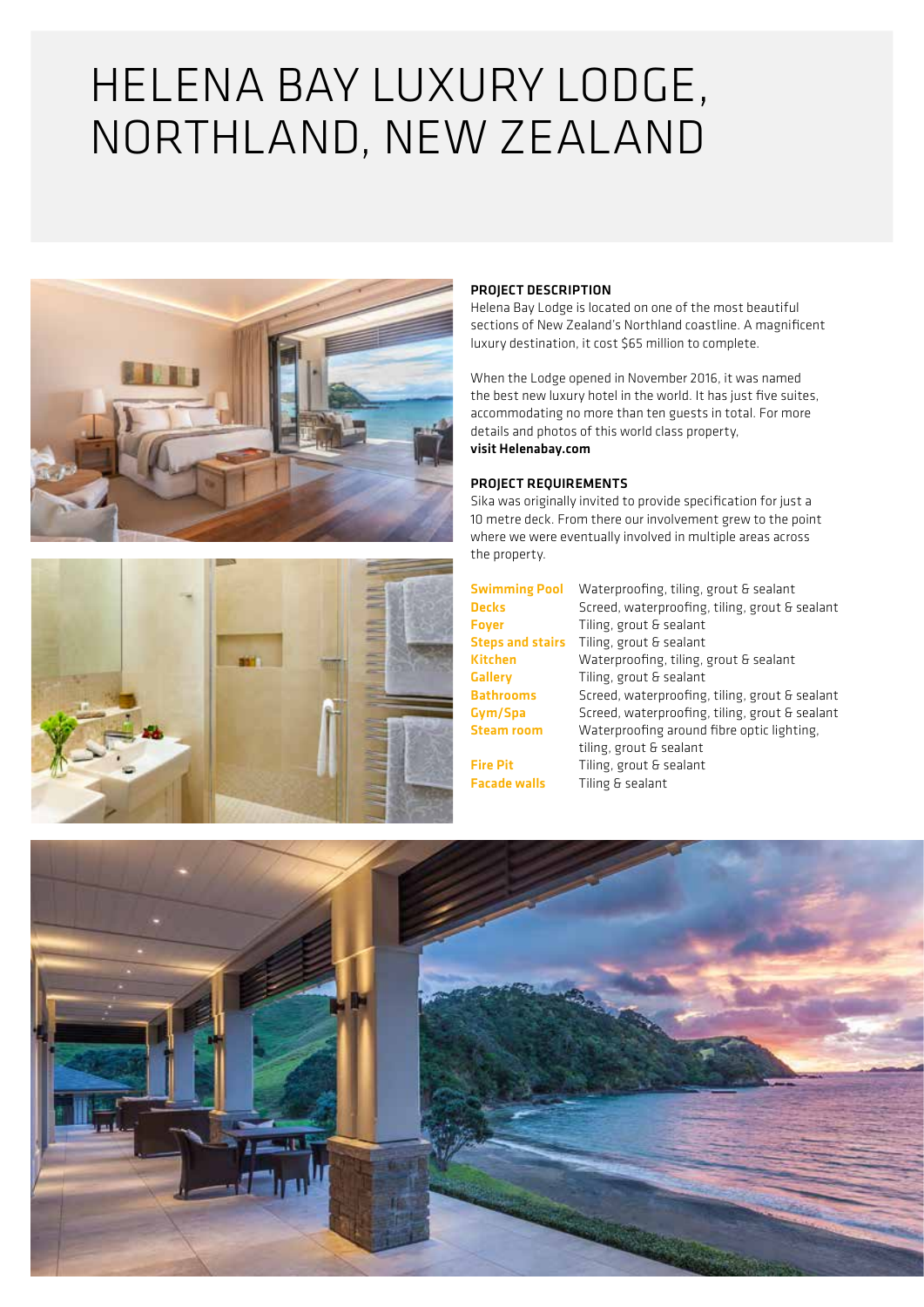#### **CHALLENGES**

- This was a large, comprehensive project in a remote location. Quality was paramount; the build quality had to be as exceptional as the location. Multiple independent tiling contractors working with multiple staff. At one point there were over 60 tilers on site which necessitated constant and accurate communication from Sika.
- Quality control was imperative. The 25 metre swimming pool for example sits above a vast basement area that contains two levels that house a number of critical facilities including the main kitchen, offices, power supply room and laundry.
- Sika supplied a methodology statement containing control checks for every project area we were involved with. The Lead Contractor went over every control check prior to moving on to the next stage. Each control check was signed off under Sika's direction.
- In addition there were numerous "outside the brief" situations where unforeseen challenges required fast on-site technical support from Sika.

### PROJECT SIZE

10,000 m² plus

#### SIKA PRODUCTS

| <b>Waterproofing</b>       | Sika <sup>®</sup> SealTape S      |
|----------------------------|-----------------------------------|
|                            | Sikalastic®-152                   |
| <b>Screeds</b>             | Sika® Screed Binder               |
|                            | Sika® Screed-1                    |
| <b>Surface Preparation</b> | $Sikaduro-32$                     |
|                            | Sikafloor® Level-15               |
| <b>Adhesives</b>           | SikaCeram®-255 Starflex LD        |
|                            | SikaCeram®-240 Rapid              |
| <b>Grouts</b>              | SikaCeram® EpoxyGrout             |
|                            | SikaCeram <sup>®</sup> CleanGrout |
|                            | SikaCeram®-T Latex                |
| <b>Silicone Sealants</b>   | Sikasil® Color                    |
|                            | Sikasil <sup>®</sup> Pool         |

#### PROJECT PARTICIPANT

Main Contractor: Northern Coastal Developments Product Specifier: Frontline Developments Specialist Contractor: Multiple Contractors